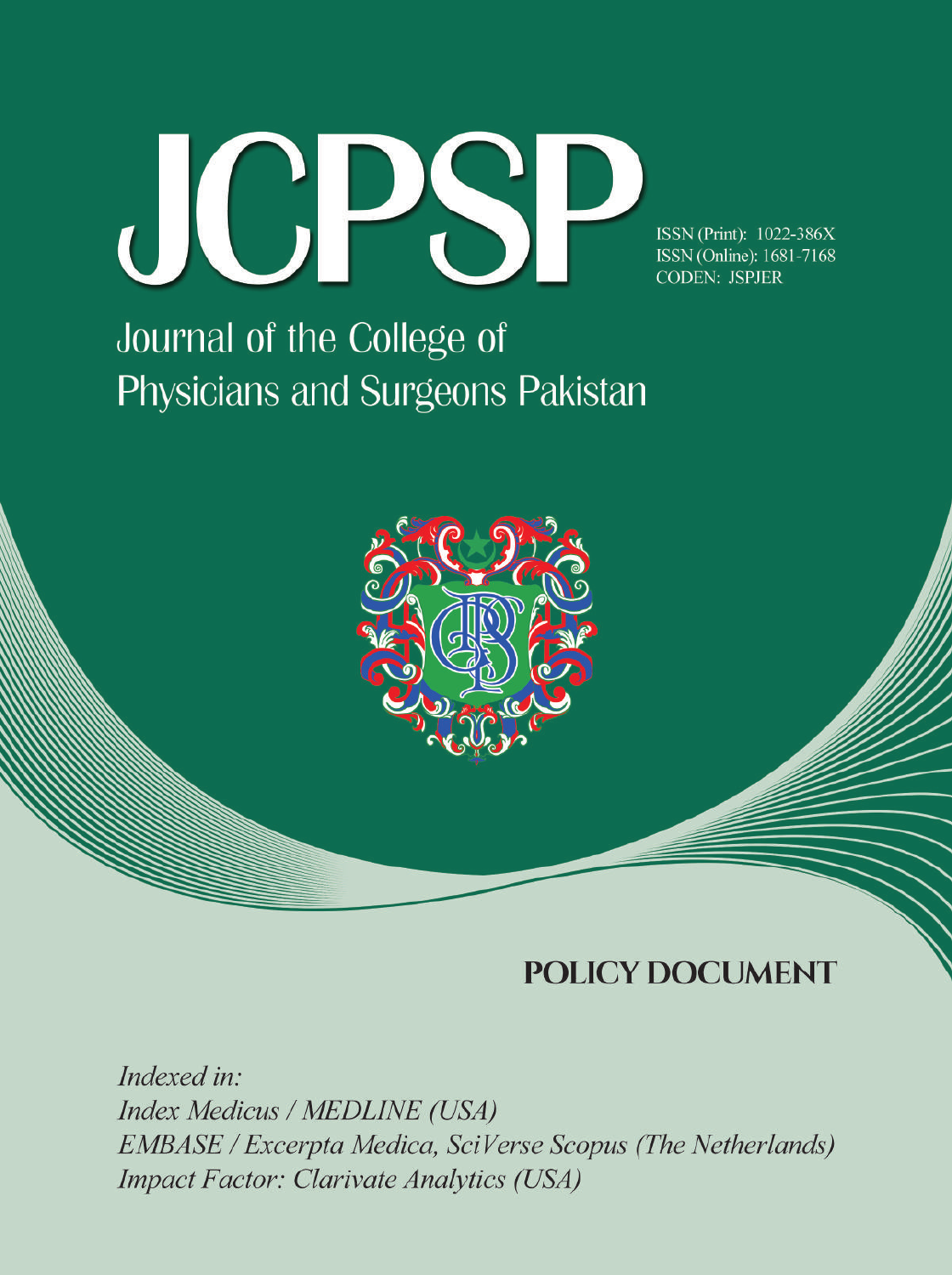#### **JOURNAL OF COLLEGE OF PHYSICIANS AND SURGEONS PAKISTAN (JCPSP)**

Journal of College of Physicians and Surgeons Pakistan (JCPSP), is an open access, peer reviewed **MONTHLY** biomedical journal of the country published regularly since 1991. College of Physicians and Surgeons Pakistan is the parent body of this Journal.

The College of Physician and Surgeons Pakistan which is the premier postgraduate medical institution of Pakistan established in 1962 under an act of Parliament. Initially the College followed the parameters of Royal Colleges of UK and Ireland. CPSP awards postgraduate qualifications of Fellowships and Memberships at present in 74 different specialties of medical sciences, upon successful completion of prescribed training and passing of relevant examinations.

#### **AIMS & SCOPE**

The journal aims to provide medical health professionals with current information relevant to the diagnosis and treatment. Each issue contains a series of timely in-depth original research papers, systematic review articles, case reports, commentaries, short communication, new technology, editorials and letters to the editor by scholars of biomedical sciences from Pakistan and abroad covering a range of current topics in medical research. It covers the core biomedical health science subjects, basic medical sciences and emerging community problems, prepared in accordance with the "Uniform requirements for submission to bio-medical journals" laid down by International Committee of Medical Journals Editors (ICMJE). All publications of JCPSP are peer reviewed by subject specialists from Pakistan and locally and abroad.

| <b>ANNUAL SUBSCRIPTION</b> |            |  |  |  |
|----------------------------|------------|--|--|--|
| Pakistan                   | Rs. 2500/- |  |  |  |
| Bangladesh                 | Rs. 3000/- |  |  |  |
| India                      | Rs. 3000/- |  |  |  |
| U.K.                       | £ 120      |  |  |  |
| USA                        | \$200      |  |  |  |
|                            |            |  |  |  |

**Publisher's Name:** Secretary, College of Physicians and Surgeons Pakistan 7<sup>th</sup> Central Street, Phase II, Defence Housing Authority, Karachi-75500, Pakistan<br>**Tel:** (92-21) 99266439 (Direct) **Tel:** (92-21) 99266439 (Direct)

(92-21)-99266400-10 Extension: 224

**UAN:** (92-21) 111-606-606<br>**FAX:** (92-21) 99266450

**FAX:** (92-21) 99266450

**Email:** publications@cpsp.edu.pk **Website:** www.jcpsp.pk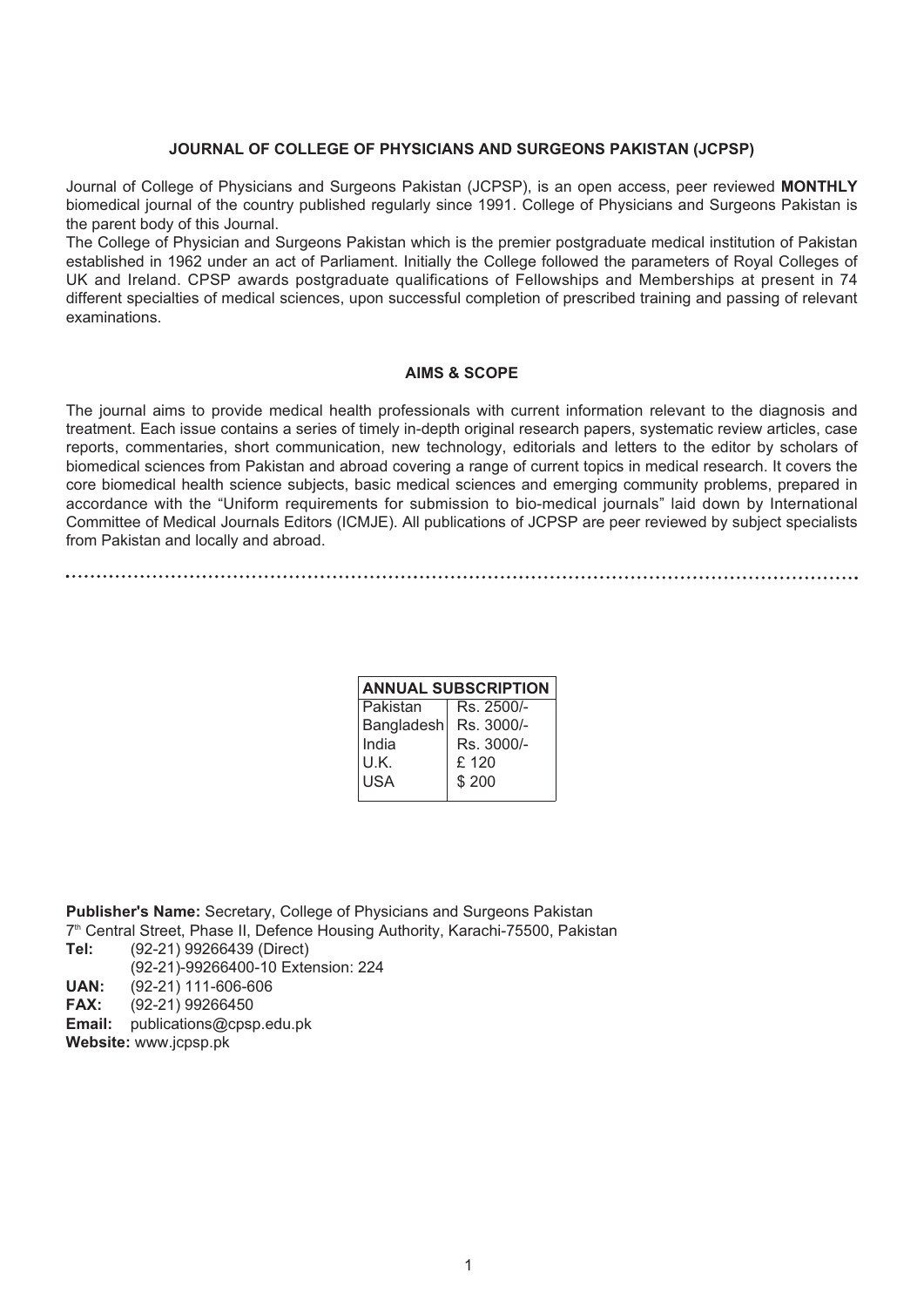### INSTRUCTIONS TO AUTHORS

#### **Manuscript Submission**

All material submitted for publication should be sent exclusively to the Journal of the College of Physicians and Surgeons, Pakistan. Work that has already been reported in a published paper or is described in a paper sent or accepted elsewhere for publication should not be submitted. Multiple or duplicate submission of the same work to other journal should be avoided as this fall into the category of publication fraud and is liable for disciplinary consequences, including reporting to Pakistan Medical & Dental Council and Higher Education Commission. A complete report following publication of a preliminary report, usually in the form of an abstract, or a paper that has been presented at a scientific meeting, if not published in full in a proceedings or similar publication, may be submitted. A copy of the published material should be included with a manuscript for editors' consideration.

Authors can submit their manuscripts online via journal's online submission system at https://www.jcpsp.pk/oas/. Manuscripts must be submitted by corresponding author of the manuscript, and should not be submitted by anyone on his behalf.

A successful electronic submission of a manuscript will be followed by a system-generated acknowledgement to the principal/ corresponding author. Any queries therein should be addressed to publications@ cpsp.edu.pk

A duly filled-in author's certification proforma is mandatory for publication (Download form from the journal's website). The duly signed ACP must be returned to the journal's office as soon as possible. The sequence/order of the authors on ACP once submitted shall not be changed at any stage. Delay in submitting the ACP will result in delay in the processing and publication of the manuscript.

It is mandatory to provide the institutional ethical review board/ committee approval/exemption letter with clear number/date on letterhead for all research articles, at the time of submission of article. No manuscript shall be entertained if it is not submitted, be it a dissertation based article.

#### **Authorship Criteria**

All contributing authors must be a medical graduate/PhD with relevant specialist qualification. The journal does not entertain articles from non-medical graduates on clinical subjects. Moreover, JCPSP allows only one author to contribute as corresponding author.

Authors must provide a final list of authors with their contact details such as workplace, telephone/cell numbers and E-mail addresses on the manuscript at the time of submission, ensuring the correct sequence of the names of authors, which will not be considered for any addition, deletion or rearrangement after final submission of the manuscript. Authors must also mention contribution of each author in the manuscript according to ICMJE criteria as stated in ICMJE recommendations. (http://www. icmje.org/icmje-recommendations.pdf). The ICMJE recommends that authorship be based on the following 4 criteria: 1. Substantial contributions to the conception or design of the work; or the acquisition, analysis, or interpretation of data for the work; and 2. Drafting the work or revising it critically for important intellectual content; and 3. Final approval of the version to be published; and 4. Agreement to be accountable for all aspects of the work in ensuring that questions related to the accuracy or integrity of any part of the work are appropriately investigated and resolved.

Only six authors are allowed in a single institution / single discipline study. In a multi institution / multi-disciplinary and international collaboration research, Editorial Board shall guide on individual case basis.

JCPSP strongly discourages gift authorship. Mere supervision, collection of data, statistical analysis and language correction do not grant authorship rights. Ideally all authors should belong to same department of an institute, except for multi-center and multi-specialty studies.

#### **Submission, Processing and Publication Charges / Fee**

There are no article submission, processing and publication charges/ fee.

#### **General Archival Instructions**

Authors should submit the manuscript typed in MS Word. Sentences should not start with a number or figure. Components of manuscript should be in the following sequence: a title page (containing names of authors, their postal and Email addresses, fax and phone numbers, including mobile phone number of the corresponding author), abstract, key words, text, references, tables (each table, complete with title and footnotes) and legends for illustrations and photo-graphs. All illustrations, figures, and tables are placed within the text at the appropriate points, rather than at the end. The manuscript should be typed in double spacing as a single column with 12-point font.

Sub-headings should not be used in any section of the script except in the abstract. In survey and other studies, comments in verbatim should not be stated from a participating group. Acknowledgements are only printed for financing of a study or for acknowledging a previous linked work.

From January 2015, all randomized trials should also provide a proof of being registered at the International RCT Registry.

#### **Material for Publication**

The material submitted for publication may be in the form of an Original research (Randomized controlled trial - RCT, Meta-analysis of RCT, Quasi experimental study, Case Control study, Cohort study, Observational Study with statistical support, etc.), a Systematic Review Article, Commentary, a Case Report, Recent Advances, New Techniques, Debates, Adverse Drug Reports, Current Practices, Clinical Practice Article, Short Article, An Audit Report, Evidence Based Report, Short Communication or a Letter to the Editor. Ideas and Innovations can be reported as changes made by the authors to an existing technique or development of a new technique or instrument. A mere description of a technique without any practical experience or innovation will be considered as an update and not an original article. Current scenario is a contextual opinion-cum-literature review-based critical write-up which pertain to debatable post graduate education, research or practice with the same format as a commentary. Any study ending three years prior to date of submission is judged by Editorial Board for its suitability as many changes take place over the period of time, subject to area of the study. Studies more than three years old at the time of submission are not entertained. In exceptional cases, if Editorial Board is of the view that data is important, an extension of one year may be granted. JCPCP does not accept multiple studies/multiple end publications gathered/ derived from a single research project or data (wholly or in part) known as 'salami slices'. KAP (Knowledge, Attitude, Practices) studies are no more accepted. Moreover, JCPSP is a clinical science journal, animal-based studies or research articles conducted on animals, will not be considered for processing or publication in the journal.

The journal discourages submission of more than one article dealing with related aspects of the same study.

Non-English language articles are not entertained at JCPSP. Citing of the same is also discouraged.

#### **Article Categories**

**Original Article** should normally report original research of relevance to clinical medicine. A manuscript will be considered in the original article category if it is a Randomised Controlled Trial (RCT) or an Observational Study. RCT should be registered with International RCT Registry (Trial Registration Number mandatory). Moreover, Retrospective Studies with adequate sample size supported by appropriate advance statistical analysis may also be considered in this category.

Authors should clearly state in the manuscript under separate heading the name of the approval committee, highlighting that legal and ethical approvals were obtained prior to initiation of the research work carried out on subject, and that the experiments were performed in accordance with the relevant guidelines and regulation. Also, it is mandatory to provide the institutional ethical review board/committee approval/exemption for all research articles, at the time of submission of article. Dissertation/ thesis approval letter from relevant authority is also acceptable.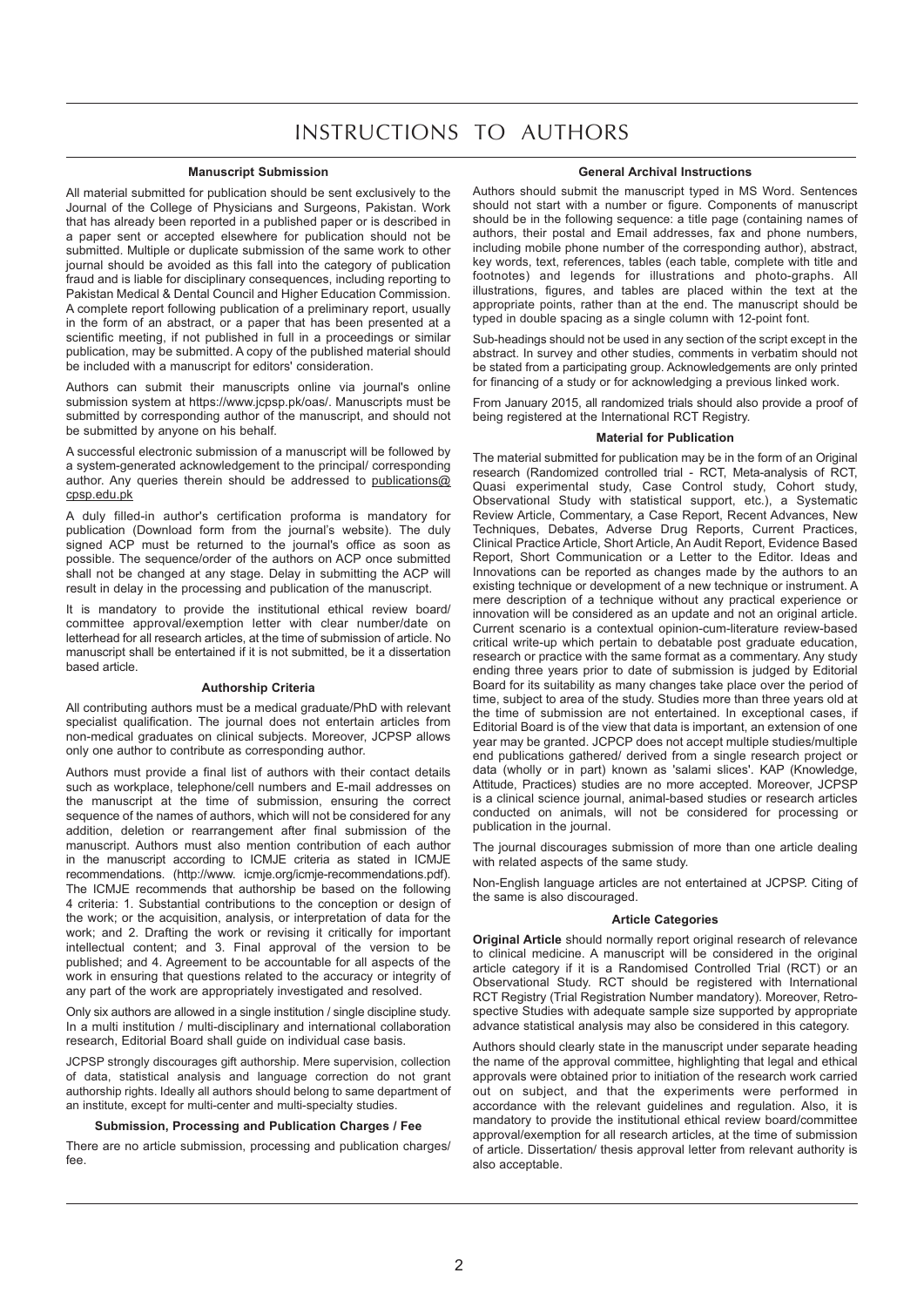The original paper should be of about 2000-2500 words excluding abstract and references. It should contain a structured abstract of about 250 words. Three to 10 keywords should be given for an original article as per MeSH (Medical Subject Headings). There should be no more than three tables or illustrations. The data should be supported with 20 to 25 references, which should include local as well as international references. More than 50% of the references should be from last five years from the date of submission.

**Clinical Practice Article** is a category under which all simple observational case series are entertained. A manuscript will be *c*onsidered in this category if it is a Descriptive Case Series or a Retrospective Study. The length of such article should be around 1500 - 1600 words with 15 - 20 references. The rest of the format should be that of an original article.

**Evidence Based Report** must have at least 10 cases and word count of 1000 - 1200 words with 10 - 12 references and not more than 2 tables or illustrations. It should contain a non-structured abstract of about 150 words.

**Short Communication** should be of about 1000 - 1200 words, having a non-structured abstract of about 150 words with two tables or illustrations and not more than 6 references.

**Clinical Case Report** must be of academic and educational value and provide relevance of the disease being reported as unusual. Brief or negative research findings may appear in this section. The word count of case report should be 800 words with a minimum of 3 key words. It should have a non-structured abstract of about 100 - 150 words (case specific) with maximum of 5 - 6 references. Not more than 2 figures and one table shall be accepted.

**Systematic Review article** should consist of critical overview/ analysis of some relatively narrow topic providing background and the recent development with the reference of original literature. It should incorporate author's original work on the same subject. The length of the review article should be of 2500 to 3000 words. It should have nonstructured abstract of 150 words with minimum 3 key words. An author can write a review article only if he/she has written a minimum of three original research articles and some case reports on the same topic.

**Letter** should normally not exceed 400 words, with not more than 5 references and be signed by all the authors-maximum 3 are allowed. Preference is given to those that take up points made in contributions published recently in the journal. Letters may be published with a response from the author of the article being discussed. Discussions beyond the initial letter and response will not be entertained for publication. Letters to the editor may be sent for peer review if they report a scientific data. Editorials are written upon invitation.

Audit Reports, Current Practices, Survey Reports and Short Articles should be written in the format of Clinical Practice Article.

#### **Dissertation / Thesis Based Article**

An article, based on dissertation, approved by REU [Research Evaluation Unit] of CPSP, which was submitted as part of the requirement for a Fellowship examination of the CPSP, can be sent for publication provided the data is not more than three years old. A copy of approval letters of synopsis and dissertation obtained from REU must be submitted with the research paper.

Approval of synopsis from REU is required for two research articles submitted for publication in JCPSP from candidates opting to write and publish articles in lieu of dissertation for appearing in first Fellowship examination of CPSP. Approval of synopsis is not required for an article submitted for publication for second fellowship examination in lieu of dissertation. Dissertation based article should be re-written in accordance with the journal's instructions to the author quidelines.

Article shall undergo routine editorial processing including external peer-review based upon which final decision shall be made for publication. Such articles, if approved, shall be published under the disclosure by author that 'it is a Dissertation based article'.

#### **Initial Assessment**

Every submitted paper is evaluated by at least two staff editors for archival and statistical analysis if applicable. The papers selected will be sent to two external reviewers. The staff bibliographer also examines and authenticates the references and checks for plagiarism.

#### **Peer Review**

After the initial assessment, the manuscripts selected are subjected to peer review by two external peer reviewers belonging to the subject specialty as identified by the Editor.

#### **Text Organization**

Manuscripts except Short Communication and Letter to the Editor should be divided into the following sections.

#### **Abstract**

Abstract of an original article should be in structured format with the following subheadings:

i. Objective. ii. Design. iii. Place & duration of study. iv. Methodology. v. Results. vi. Conclusion.

Four elements should be addressed: why was the study started, what was done, what was found, and what did it mean? Why was the study started is the objective. What was done constitutes the methodology and should include patients or other participants, interventions, and outcome measures. What was found is the results, and what did it mean constitutes the conclusion. Label each section clearly with the appropriate subheadings. Background is not needed in an abstract. The total word count of abstract should be about 250 words. A minimum of 3 key words as per MeSH (Medical Subject Headings) should be written at the end of abstract.

A non-structured abstract should be written as case specific statement for case reports with a minimum of three key words.

#### **Introduction**

This section should include the purpose of the article after giving brief literature review strictly related to objective of the study. The rationale for the study or observation should be summarized. Only strictly pertinent references should be cited and the subject should not be extensively reviewed. It is preferable not to cite more than 10 references in this segment. Pertinent use of reference to augment support from literature is warranted which means, not more than 2 to 3 references be used for an observation. Data, methodology or conclusion from the work being reported should not be presented in this section. It should end with a statement of the study objective.

#### **Methodology**

Study design and sampling methods should be mentioned. Obsolete terms such as retrospective studies should not be used. The selection of the observational or experimental subjects (patients or experimental animals, including controls) should be described clearly. The methods and the apparatus used should be identified (with the manufacturer's name and address in parentheses), and procedures be described in sufficient detail to allow other workers to reproduce the results. References to established methods should be given, including statistical methods. References and brief descriptions for methods that have been published but are not well-known should be provided; only new or substantially modified methods should be described in detail, giving reasons for using them, and evaluating their limitations. All drugs and chemicals used should be identified precisely, including generic name(s), dose(s), and route(s) of administration.

For statistical analysis, the specific test used should be named, preferably with reference for an uncommon test. Exact p-values and 95% confidence interval (CI) limits must be mentioned instead of only stating greater or less than level of significance. All percentages must be accompanied with actual numbers. SPSS output sheet must be attached with manuscript to clarify results (p-values).

#### **Results**

These should be presented in a logical sequence in the text, tables, and illustrations. All the data in the tables or illustrations should not be repeated in the text; only important observations should be emphasized or summarized with due statement of demographic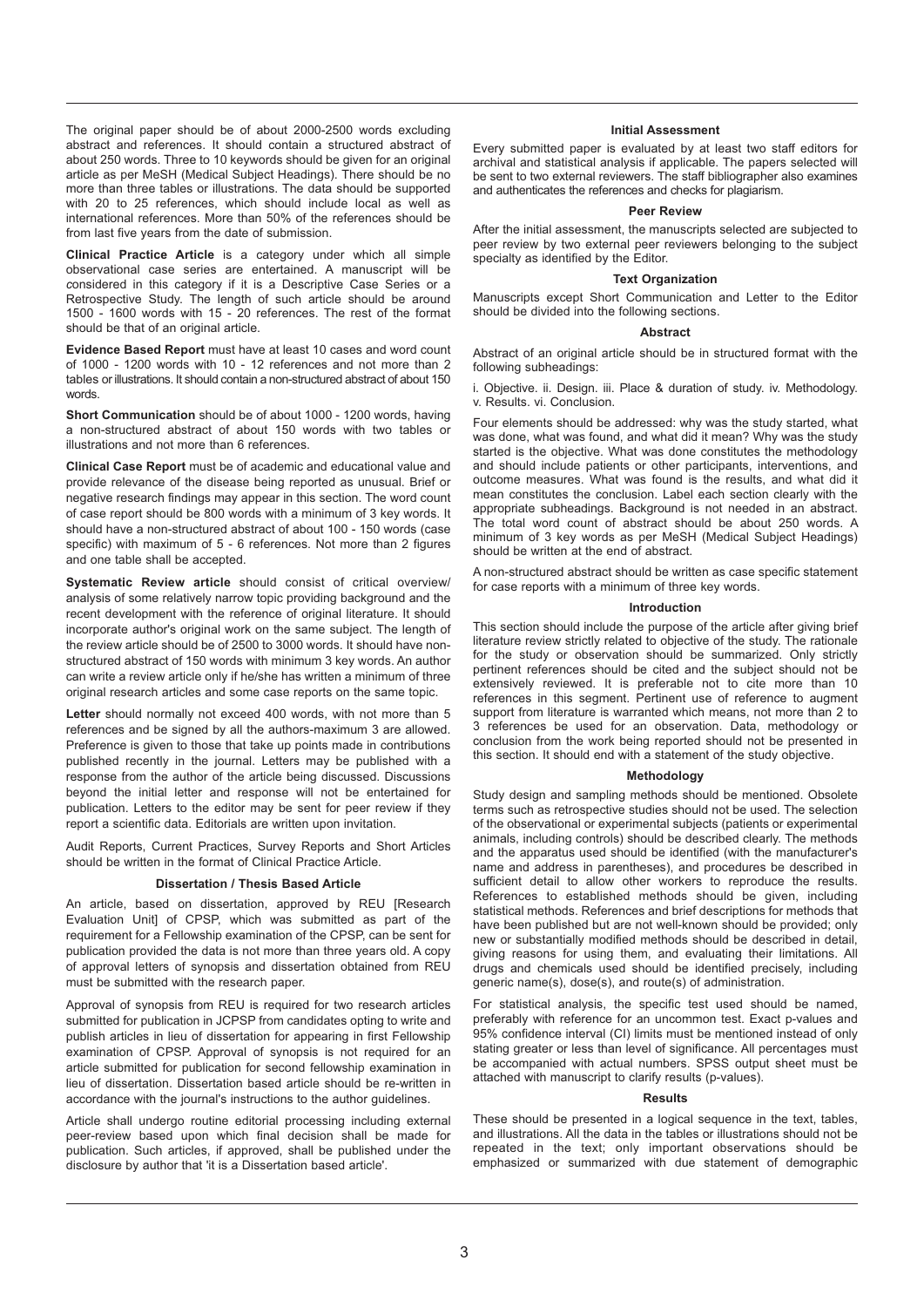details. No opinion should be given in this part of the text. Statistics should be given in an ascending or descendnig order.

#### **Discussion**

This section should include author's comment on the results, supported with contemporary references, including arguments and analysis of identical work done by other workers. Study limitations should also be mentioned. A summary is not required.

#### **Conclusion**

Conclusion should be provided under separate heading and highlight new aspects arising from the study. It should be in accordance with the objectives. No recommendations are needed under this heading.

#### **Conflict of Interest**

Any conflict of interest should be declared by all authors. This may include grants or honorarium, credits and promotions, memberships or any personal or professional relationships which may appear to influence the manuscript. Such competing interests are not unethical but should be declared.

If there are no conflict of interests, authors should still include this heading and write "none to declare." or "Authors declared no conflict of interest".

#### **Disclosure**

Nonmonetary disclosures regarding being part of a thesis or dissertation, a pilot project or an ongoing study should be made explicitly at the time of submission.

#### **Funding**

Any company or institution who has financially contributed to the study must be acknowledged.

#### **Patient Consent**

Authors must state that the consent of the patient/guardian was taken prior to the writing of the manuscript if applicable.

#### **References**

References must be listed in the Vancouver Style only. All references should be numbered sequentially as superscripted in the text and listed in the same numerical order in the reference section.

See below few examples of references listed in the Vancouver Style.

#### Journal Reference:

Liu SJ, Liu JW, Cong JZ, Tong L, Zhang Y, Li XM, *et al.* Preparation of Neogambogic Acid Nanoliposomes and its Pharmacokinetics in Rats. *J Coll Physicians Surg Pak* 2018; **28**:937-40.

#### Book Reference:

Katzung BG. Non-steroidal anti-inflammatory drugs. Basic and clinical pharmacology. ed. 10<sup>th</sup>, San Francisco: McGraw Hill; 2006.

Book Chapter Reference:

Lal G, Clark OH. Thyroid, parathyroid, and adrenal. In: Brunicardi FC, Andersen DK, Billiar TR, Dunn DL, Hunter JG, Matthews JB, Eds. Schwartz's Principles of Surgery. ed.10<sup>th</sup>, New York; Mc-Graw Hill; 2015: p.1521-96.

#### URL (WebPage):

Iridogoniodysgenesis, Type 1. University of Arizona College of Medicine, Department of Ophthalmology and Vision Science. http:// disorders.eyes.arizona.edu/disorders/iridogoniodysgene sistype-1. (Accessed on 3/22/2016).

#### E-citations:

Citations for articles/material published exclusively online or in open access (free-to-view), must contain the accurate Web addresses (URLs) at the end of the reference(s), except those posted on an author's Web site (unless editorially essential), *e.g.* 'Reference: Available from URL'.

Echocardiographic features of dilated cardiomyopathy [Internet]. Available from: https://123sonography.com/node/983 [cited 27 November 2016]. Some important points to remember:

• All references must be complete and accurate.

- List all authors if the total number of authors is six or less and for more than six authors use et al. after six (the term "*et al.*" should be in italics).
- Date of access should be provided for online citations.
- Journal names should be abbreviated according to the Index Medicus/ MEDLINE.
- Punctuation should be properly applied as mentioned in the examples given above.
- Self-citation should be avoided.
- The author must verify the references against the original documents before sumbitting the article.
- The Editorial Board may ask authors to submit either soft or hard copy (full length) of all the articles cited in the reference part of the manuscript.

#### **Tables and Illustrations**

Legends to illustrations should be typed on the same sheet. Tables should be simple, and should supplement rather than duplicate information in the text; tables repeating information will be omitted. Each table should have a title and be typed in double space without horizontal and vertical lines. Tables should be numbered consecutively with Roman numerals in the order they are mentioned in the text. Page number should be in the upper right corner. If abbreviations are used, they should be explained in footnotes. When Graphs, scatter grams, or histograms are submitted, the numerical data on which they are based should be supplied. All graphs should be made with MS Excel and other Windows/Macintosh compatible software such as SAS and be sent as a separate Excel file, even if merged in the manuscript.

#### **S.I. Units**

System International (S.I.) Unit measurement should be used. Imperial measurement units like inches, feet, etc. are not acceptable.

#### **Figures and Photographs**

Photographs, X-rays, CT scans, MRI and photomicro-graphs should be sent in digital format with a minimum resolution of 3.2 mega pixels in JPEG/TIFF compression. Photographs must be sharply focused. Most photographs taken with a mobile phone camera do not fulfill the necessary requirements and, therefore, not acceptable for printing. The background of photographs must be neutral and preferably white. The photographs submitted must be those originally taken as such by a camera without manipulating them digitally. Scanned photographs must have 300 or more dpi resolution. These figures and photographs must be cited in the text in consecutive order. Legends for photomicrographs should indicate the magnification, internal scale and the method of staining. If photographs of patients are used, either they should not be identifiable or the photographs should be accompanied by written permission to use them.

#### **Language Requirements**

Authors are advised to write manuscripts in British English style, in past tense and third person indirect form of narration. Manuscripts containing language inconsistencies will not be published. Authors should seek professional assistance for correction of grammatical, scientific and typographical errors before submission of the revised version of the article for publication.

#### **Abbreviations**

Except for units of measurement, the first time an abbreviation appears, it should be preceded by the words for which it stands.

#### **Drug Name**

Generic names should be used. When proprietary brands are used in research, include the brand name and the name of the manufacturer in parentheses after first mentioning of the generic name in the Methods section

#### **Reprints**

Corresponding authors of the published papers are entitled to receive one complimentary copy of the printed issue in which his/her paper is published.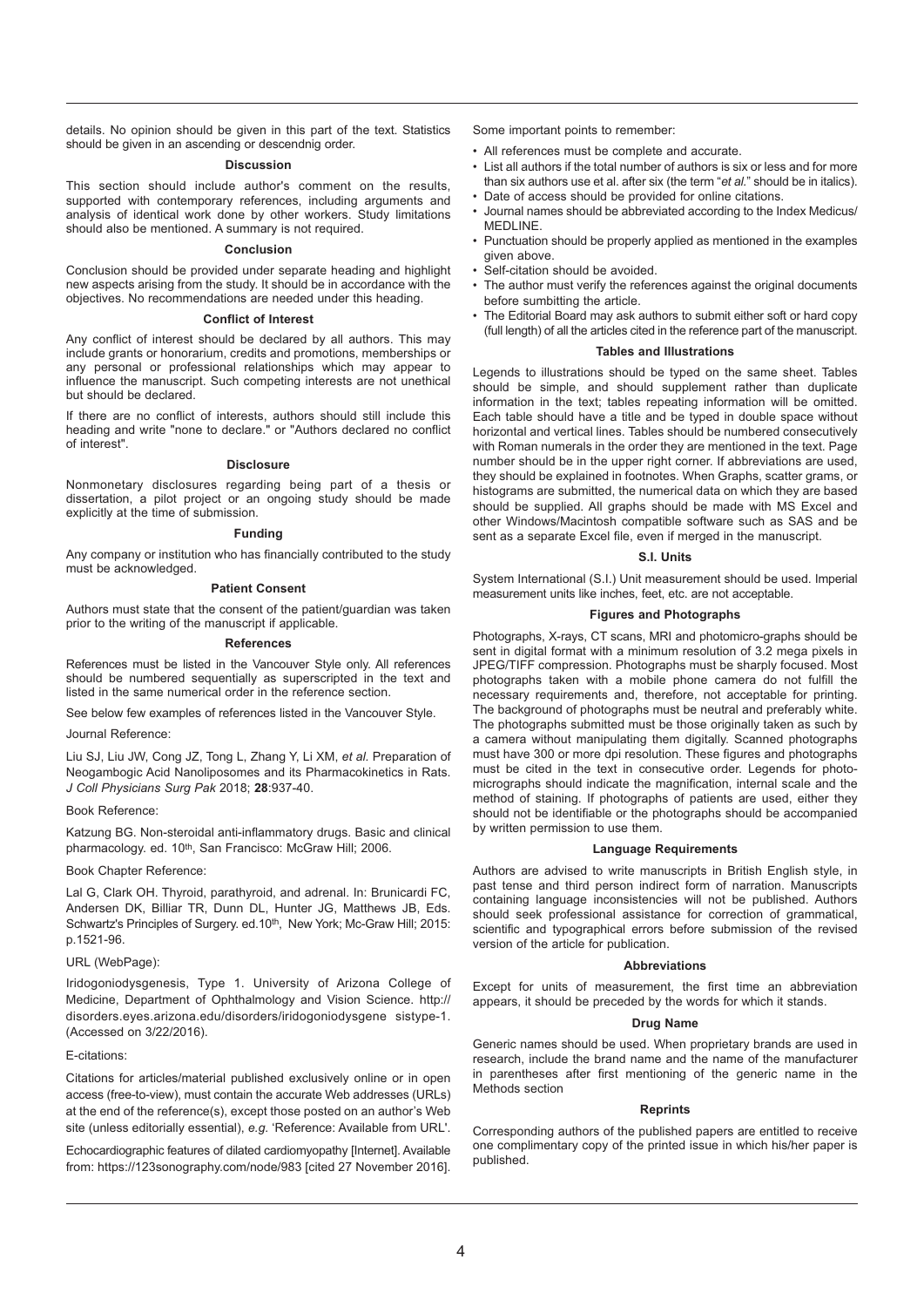#### **Publication Misconduct**

All publication misconducts are dealt by first asking the corresponding author an explanation in view of the available evidence. In case of nonresponse or unsatisfactory response from the authors, the manuscript is dropped from consideration if unpublished and retracted if published. Due notice of retraction will be given in print and on the website. The authors will be blacklisted for further submissions and considerations at the journal. The authors' institutional Head will also be informed of the action in such a case. The other Editorial Associations may also be informed.

Plagiarism and other publication misconduct, fabrication (picture as well), falsification, salami slice, duplicate submission, redundant publication, multiple submission, selective and misleading reporting, selective and misleading referencing are liable to strict action.

#### **Permission for Re-Publication**

If tables, illustrations or photographs, which have already been published, are included, a letter of permission for re-publication should be obtained from author (s) as well as the editor of the journal where it was previously published. Written permission to reproduce photographs of patients, whose identity is not disguised, should be sent with the manuscript; otherwise the eyes will be blackened out. If a medicine is used, generic name should be used. The commercial name may, however, be mentioned only within brackets, only if necessary. In case of medicine or device or any material indicated in text, a declaration by author/s should be submitted that no monetary benefit has been taken from manufacturer/importer of that product by any author. In case of experimental interventions, permission from ethical committee of the hospital should be taken beforehand. Any other conflict of interest must be disclosed. All interventional studies submitted for publication should carry Institutional Ethical & Research Committee approval letter.

Ethical consideration regarding the intervention, added cost of test, and particularly the management of control in case-control comparisons of trials should be addressed: multi-centric authors' affiliation will be asked to be authenticated by provision of permission letters from ethical boards or the heads of involved institutes.

#### **Address for correspondence:**

The Cheif Editor, JCPSP Department of Publications, College of Physicians and Surgeons Pakistan 7th Central Street, Phase II, DHA, Karachi-75500, Pakistan Tel: (92-21) 99266439 (Direct), (92-21) 99207100-10 (Ext: 224) UAN: (92-21) 111-606-606 Fax: (92-21) 99266450 E-mail: publications@cpsp.edu.pk Website: www.jcpsp.pk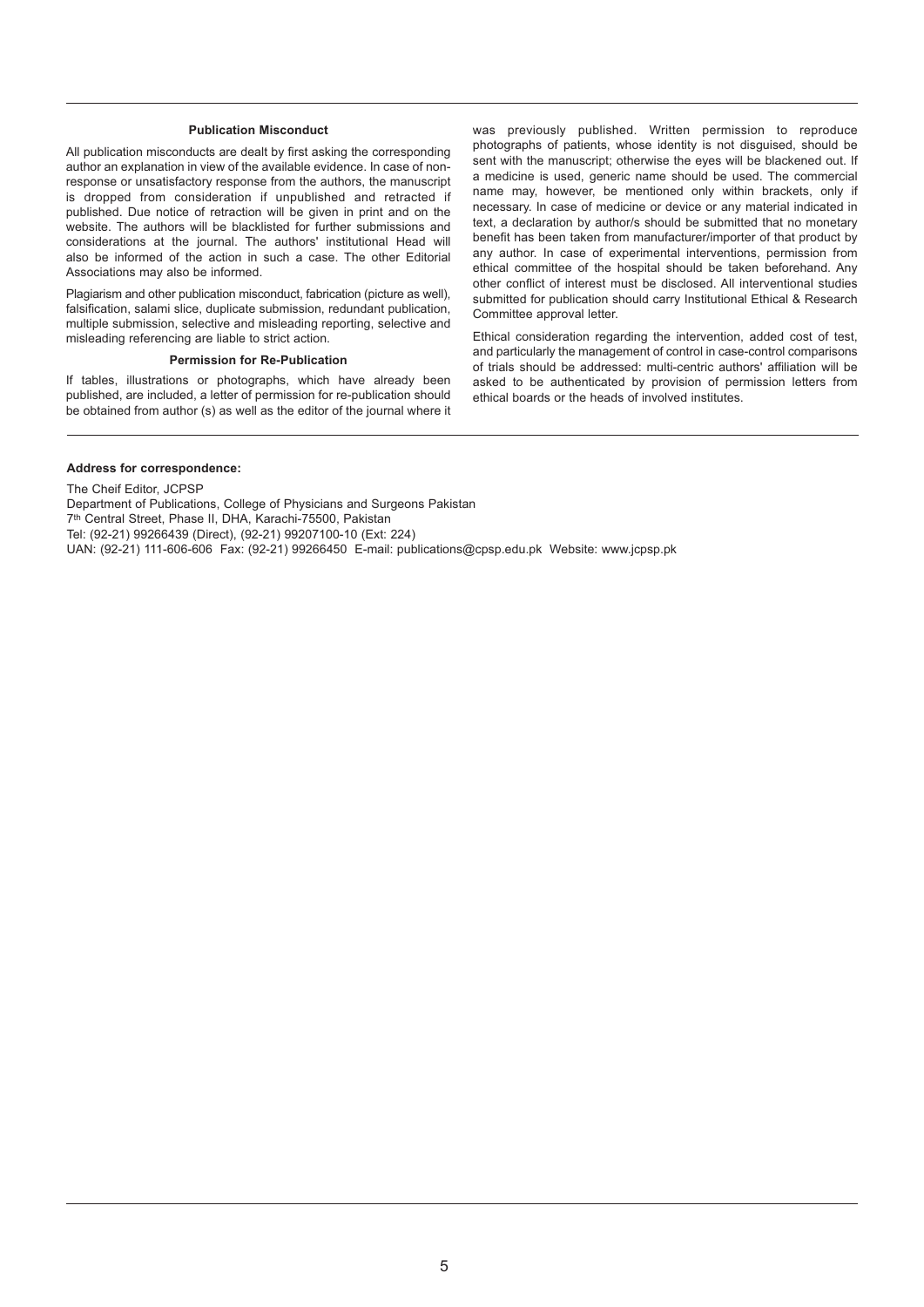### **GUIDELINES QUALITATIVE STUDIES**

|                                                                                                                                                                                                                               |  | Yes   No Comments |
|-------------------------------------------------------------------------------------------------------------------------------------------------------------------------------------------------------------------------------|--|-------------------|
| <b>Abstract</b>                                                                                                                                                                                                               |  |                   |
| Structured, up to 250 words                                                                                                                                                                                                   |  |                   |
| Objective (in SMART form)                                                                                                                                                                                                     |  |                   |
| Study design (clearly mention main and sub type example grounded theory and its sub type, eg. Constructivist approach, emergent<br>design. Same applies to mixed method designs (action research designs)                     |  |                   |
| Place and duration of study                                                                                                                                                                                                   |  |                   |
| Methods                                                                                                                                                                                                                       |  |                   |
| Results                                                                                                                                                                                                                       |  |                   |
| Conclusion (no recommendations)                                                                                                                                                                                               |  |                   |
| Key words $(3 - 5)$                                                                                                                                                                                                           |  |                   |
| IIntroduction                                                                                                                                                                                                                 |  |                   |
| 1 The issue is described clearly and corresponds to the current state of knowledge                                                                                                                                            |  |                   |
| The research question and objectives are clearly stated and are relevant to qualitative research (e.g., the process of clinical or<br>pedagogical decisionmaking).                                                            |  |                   |
| lMethods                                                                                                                                                                                                                      |  |                   |
| 3 The context of the study and the researchers' roles are clearly described (e.g. setting in which the study takes place, bias).                                                                                              |  |                   |
| The method is appropriate for the research question (e.g. grounded theory, action research, mixed methodology design describing                                                                                               |  |                   |
| which one is used first and why and what are their sub types etc).<br>The selection of participants is appropriate to the research question and to the method selected (e.g. key participants, deviant<br>cases).             |  |                   |
| 6 The process for collecting data is clear and relevant (e.g. interview, focus group, data saturation)                                                                                                                        |  |                   |
| Data analysis is credible (e.g. triangulation, member checking).                                                                                                                                                              |  |                   |
| Results                                                                                                                                                                                                                       |  |                   |
| 8 The main results are presented clearly                                                                                                                                                                                      |  |                   |
| Use table to describe themes generated from data. The quotations shall put against such themes as verbatim. If these are trans-<br>lated from other language to English then describe process of conversion and its validity. |  |                   |
| Discussion                                                                                                                                                                                                                    |  |                   |
| oThe results are interpreted in credible and innovative ways.                                                                                                                                                                 |  |                   |
| 11 The limitations of the study are presented (e.g. transferability).                                                                                                                                                         |  |                   |
| The verbatim from transcripts are not required. Only discuss findings and critique them. Reference can be made to table in relation<br>to themes generated from study.                                                        |  |                   |
| Conclusion                                                                                                                                                                                                                    |  |                   |
| 3 The conclusion presents a synthesis of the study and proposes avenues for further research.                                                                                                                                 |  |                   |
| General Instructions                                                                                                                                                                                                          |  |                   |
| 4 IRB / ERC Approval mentioned in text and LETTER submitted                                                                                                                                                                   |  |                   |
| 5Conflict of Interest Declared                                                                                                                                                                                                |  |                   |
| I6 Purpose of Research as requirement of degree / diploma if applicable mentioned                                                                                                                                             |  |                   |

Adopted from Cote L, Turgeon J. Appraising qualitative research articles in medicine and medical education. Med. Teacher, Vol. 27, No. 1, 2005, pp 71-75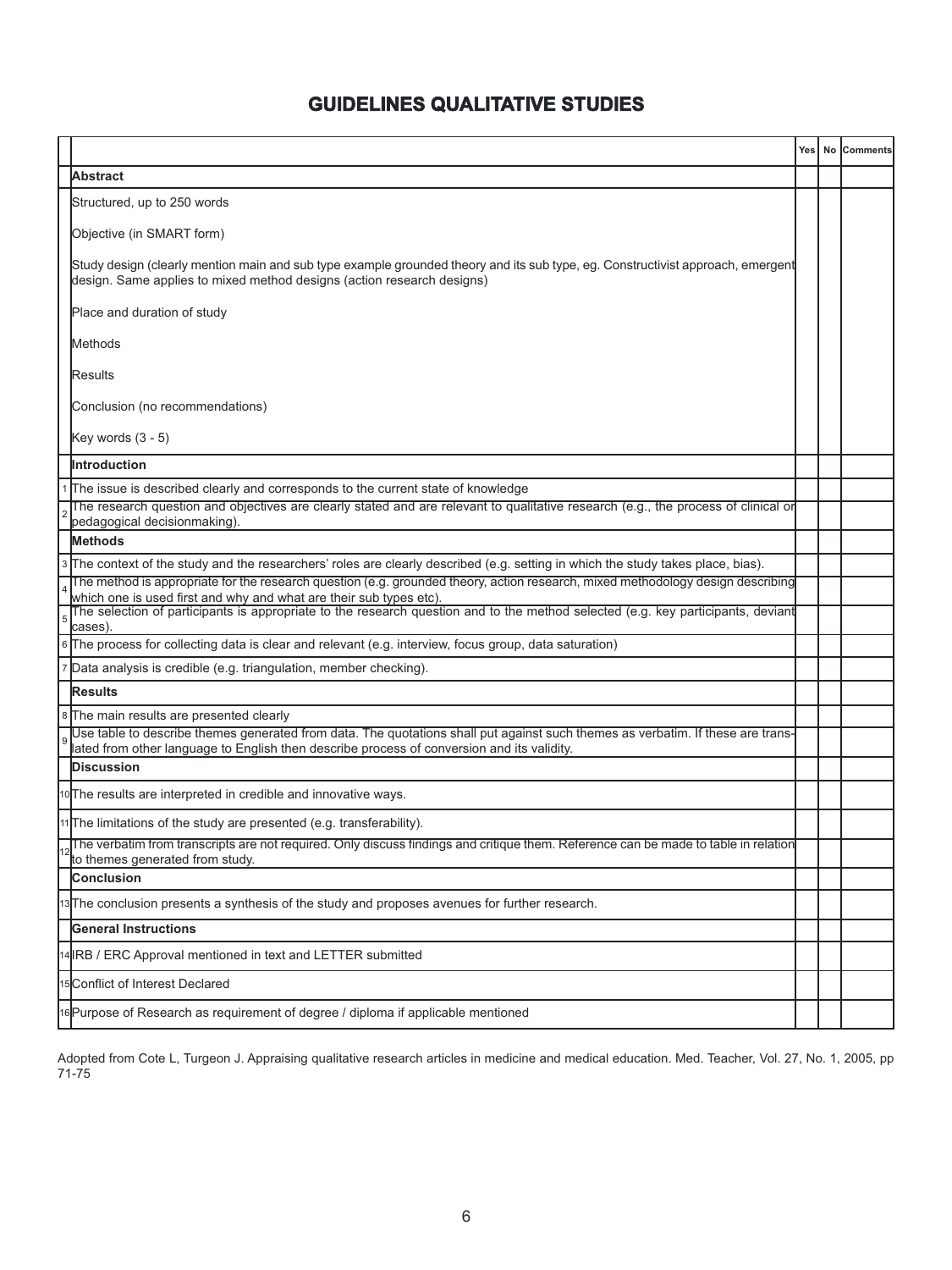### **OPEN ACCESS POLICY**

All articles published in the Journal of College of Physicians and Surgeons are fully open access. Online publication will allow the author to use and share their published article with others under the agreement described in the licensing rights with creative commons (CC BY-NC-ND 4.0), with appropriate attribution to JCPSP. However, re-submission of the full article or any part for publication by a third party would require prior permission of the JCPSP.

### **PEER-REVIEW POLICY**

After the initial assessment, the manuscripts selected are subjected to peer review by two external peer reviewers belonging to the subject specialty as identified by the Editor. The journal follows a double blind peer-review procedure. An average of two weeks time is given to reviewers for reviewing the manuscript. A single manuscript is sent to any reviewer at a time. In case of conflict or disputed articles, the matter is discussed with the Chief Editor and finally to a third reviewer as nominated by him. Every reviewer is awarded honorarium, and the reviewers of OA and SRA are awarded *3 AMA PRA Category 1* CME credits by the CME unit of CPSP. The editors do not serve as peer reviewers for the journal but the editors reserve the right to edit the accepted article to confirm the house style of the journal.

### **COPYRIGHT POLICY**

Journal of College of Physicians and Surgeons Pakistan is the owner of all copyright to any work published by the journal. Authors transfer the copyright and grant the journal right of first publication with the work simultaneously licensed under a Creative Commons License that allows others to share the work with an acknowledgment of the work's authorship and initial publication in this journal. The manuscript submission is accompanied by Authors Certification Proforma (ACP) signed by all the authors confirming exclusive submissions to the journal.

The Journal accepts only original material for publication with the understanding that except for abstracts, no part of the data has been published or will be submitted for publication elsewhere before appearing in this journal. The Editorial Board makes every effort to ensure the accuracy and authenticity of material printed in the journal. However, conclusions and statements expressed are views of the authors and do not necessarily reflect the opinions of the Editorial Board or the CPSP. Publishing of advertising material does not imply an endorsement by the CPSP.

In case the manuscript is rejected, the copyright transfers back to the authors.

### **PLAGIARISM POLICY**

JCPSP follows the ICMJE, PMC and HEC guidelines/criteria for all types of plagiarism. The same can be accessed at www.icmje.org , https://www.pmc.gov.pk/ and www.hec.gov.pk . All the submitted manuscripts are subjected to plagiarism checking through the software Turnitin JCPSP follows the ICMJE, PMDC and HEC guidelines/criteria for all types of plagiarism. The same can be accessed at www.icmje.org , https:// www.pmc.gov.pk/ and www.hec.gov.pk . All the submitted manuscripts are subjected to plagiarism checking through the software Turnitin (courtesy HEC). Manuscripts with a similarity index of more than 19%are not processed further unless rectified. It is the authors' responsibility to apprise themselves of plagiarism in any form including paraphrasing and self-plagiarism. Manuscripts submitted to JCPSP can be sent to HEC, other medical journals' editors, and international agencies for authentication of originality. The disciplinary committee of JCPSP would deal with cases of plagiarism and comprise of the staff, editors, and the Chief Editor or his representative.

For a plagiarized article (multiple submissions) in processing, the identification of the act will lead to the dropping of the article from further processing/consideration of publication. The corresponding author will be required to give an explanation on demand. In case of an unsatisfactory reply, the matter will be referred to the disciplinary committee that may decide the course of action. For published articles, the allegedly plagiarized article will be temporarily retracted from publication and a notice to the effect will be published in the JCPSP. The author will be served an explanation demand. In case of non-response in the stipulated time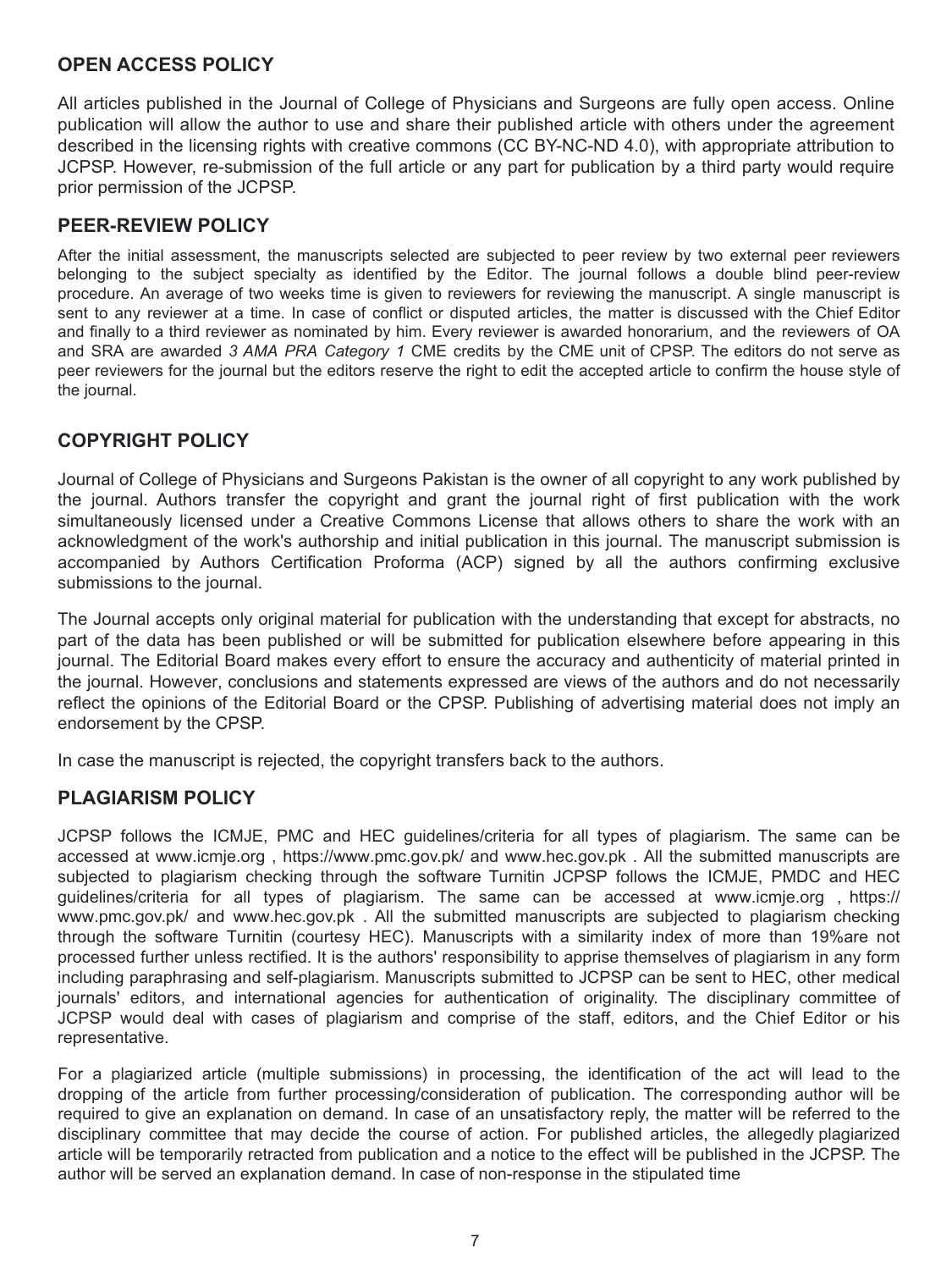or unsatisfactory explanation, the article will be permanently retracted and the author will be blacklisted. HEC, PMC and author's institute will also be notified. In case of multiple submissions, other editors will also be informed. The author(s) will have to provide documentary proof of retraction from publication if such a defense is pleaded. Those claiming intellectual / idea or data theft of an article must provide documentary proof in their claim.

### **POLICY ON PRE-PRINT ARTICLES PUBLICATION**

As the authors transfer the copyright of the article to JCPSP on submission, so an article already published on a pre-print website would not be acceptable to JCPSP.

### **WITHDRAWAL POLICY**

According to JCPSP's copyright policy, the copyright belongs to the Journal upon submission of the manuscript. Moreover, it is considered unethical to submit the same manuscript to more than one journal at the same time.

If the authors want to withdraw the manuscript during its processing, an email has to be sent notifying their intention. A final letter from the editorial office for withdrawal of the manuscript will be sent to confirm the withdrawal.

Please note that without a formal email of withdrawal, a manuscript is not considered withdrawn and use of such a manuscript elsewhere will be construed as ethical misconduct.

### **PRIVACY POLICY**

This website is owned and operated by the Journal of College of Physicians and Surgeons Pakistan, whose registered office is at The 7th Central Street DHA Phase II, Karachi – Pakistan. JCPSP is committed to maintaining confidence and trust with respect to the information it collects from its viewers/users.

### **POLICY OF SELECTION OF EDITORS, REVIEWERS, OTHER EDITORIAL BOARD MEMBERS**

Human Resource policies in relation to the selection of Editors, Reviewers, other Editorial Board members, and their job descriptions are based upon the vision and mission of CPSP. Decisions are taken by the Executive Council which is an elected body of Fellows of the college.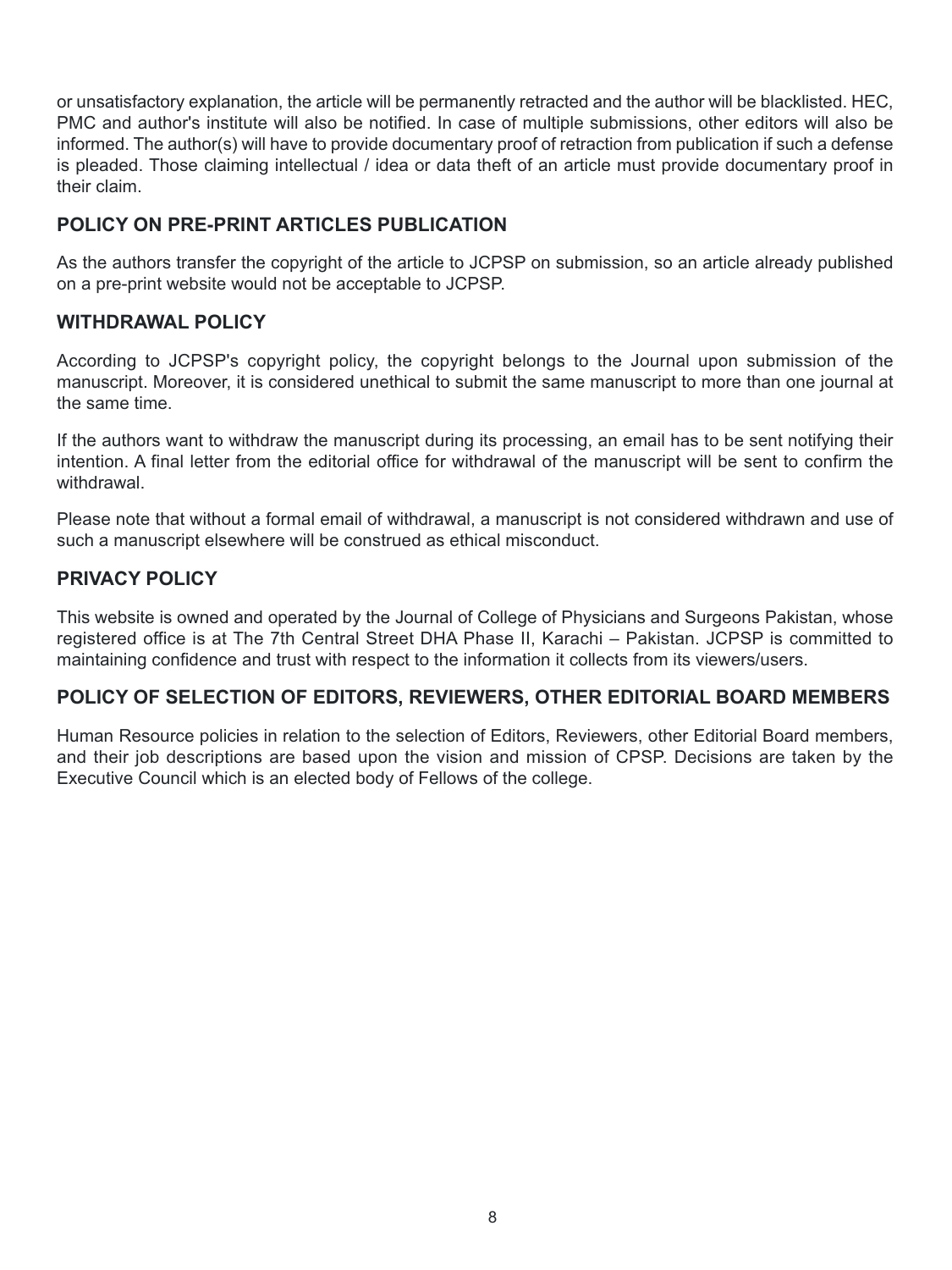

### **Journal of the College of Physicians and Surgeons Pakistan**

### **AUTHOR'S CERTIFICATION**

**(All authors must sign. Please specify one author for correspondence)**

To, The Chief Editor, JCPSP, College of Physicians and Surgeons Pakistan, 7th Central Street, Defence Housing Authority, Phase II, Karachi - 75500.

**Re: Copyright Assignment and Publishing Agreement – Journal of the College of Physicians and Surgeons Pakistan (JCPSP)** 

Dear Sir,

 $\hat{\mathbf{r}}$ 

| <b>TITLE OF WORK: [INSERT]</b>                                                                                                                                                                                                                                                                                                                                                                                                                                                                                                                                                                                                                                          |  |  |  |  |  |
|-------------------------------------------------------------------------------------------------------------------------------------------------------------------------------------------------------------------------------------------------------------------------------------------------------------------------------------------------------------------------------------------------------------------------------------------------------------------------------------------------------------------------------------------------------------------------------------------------------------------------------------------------------------------------|--|--|--|--|--|
| TYPE OF WORK [SELECT ONE]: Original Article (Observational / RCTs)<br><b>Review Article</b><br>(Only systematic Review)                                                                                                                                                                                                                                                                                                                                                                                                                                                                                                                                                 |  |  |  |  |  |
| Clinical Practice Article (Descriptive case series, Retrospective studies)                                                                                                                                                                                                                                                                                                                                                                                                                                                                                                                                                                                              |  |  |  |  |  |
| <b>Medical Education</b><br><b>Short Communication</b><br>Case Report<br>Letter to the Editor                                                                                                                                                                                                                                                                                                                                                                                                                                                                                                                                                                           |  |  |  |  |  |
| Other - specify:                                                                                                                                                                                                                                                                                                                                                                                                                                                                                                                                                                                                                                                        |  |  |  |  |  |
| <b>ESSENTIAL DOCUMENTS:</b><br>SPSS output sheet<br>IRB approval letter<br><b>Note:</b> Authorship will be granted to the researchers only whose<br>names are mentioned in the IRB approval letter. (PI, CO-<br>PI, Supervisor)                                                                                                                                                                                                                                                                                                                                                                                                                                         |  |  |  |  |  |
| ] words; [<br>] images/drawings/figures<br><b>APPROXIMATE SPECIFICATIONS:</b><br>] pages; [                                                                                                                                                                                                                                                                                                                                                                                                                                                                                                                                                                             |  |  |  |  |  |
| <b>CONFLICT OF INTEREST</b>                                                                                                                                                                                                                                                                                                                                                                                                                                                                                                                                                                                                                                             |  |  |  |  |  |
| Conflicts of interest arise when authors have interests (such as financial or personal interests) that are not made clear and<br>that may influence their judgment on the content of their work. Authors who submit work for publication are required to<br>disclose and acknowledge all forms of financial support relating to the work to be published, all commercial or financial<br>involvement that might present an appearance of a conflict of interest in respect of the work, and all agreements relating to<br>sponsorship of any research upon which the work is based.<br>Are there any actual, or potential, conflicts of interest?<br>$[$   YES $[$   NO |  |  |  |  |  |
| If Yes, details of the actual or potential conflicts of interest must be set-out in the spaces provided below.                                                                                                                                                                                                                                                                                                                                                                                                                                                                                                                                                          |  |  |  |  |  |
| <b>DISCLOSURE REGARDING ACTUAL OR POTENTIAL CONFLICTS OF INTEREST: [INSERT]</b>                                                                                                                                                                                                                                                                                                                                                                                                                                                                                                                                                                                         |  |  |  |  |  |

 $\ddot{\phantom{a}}$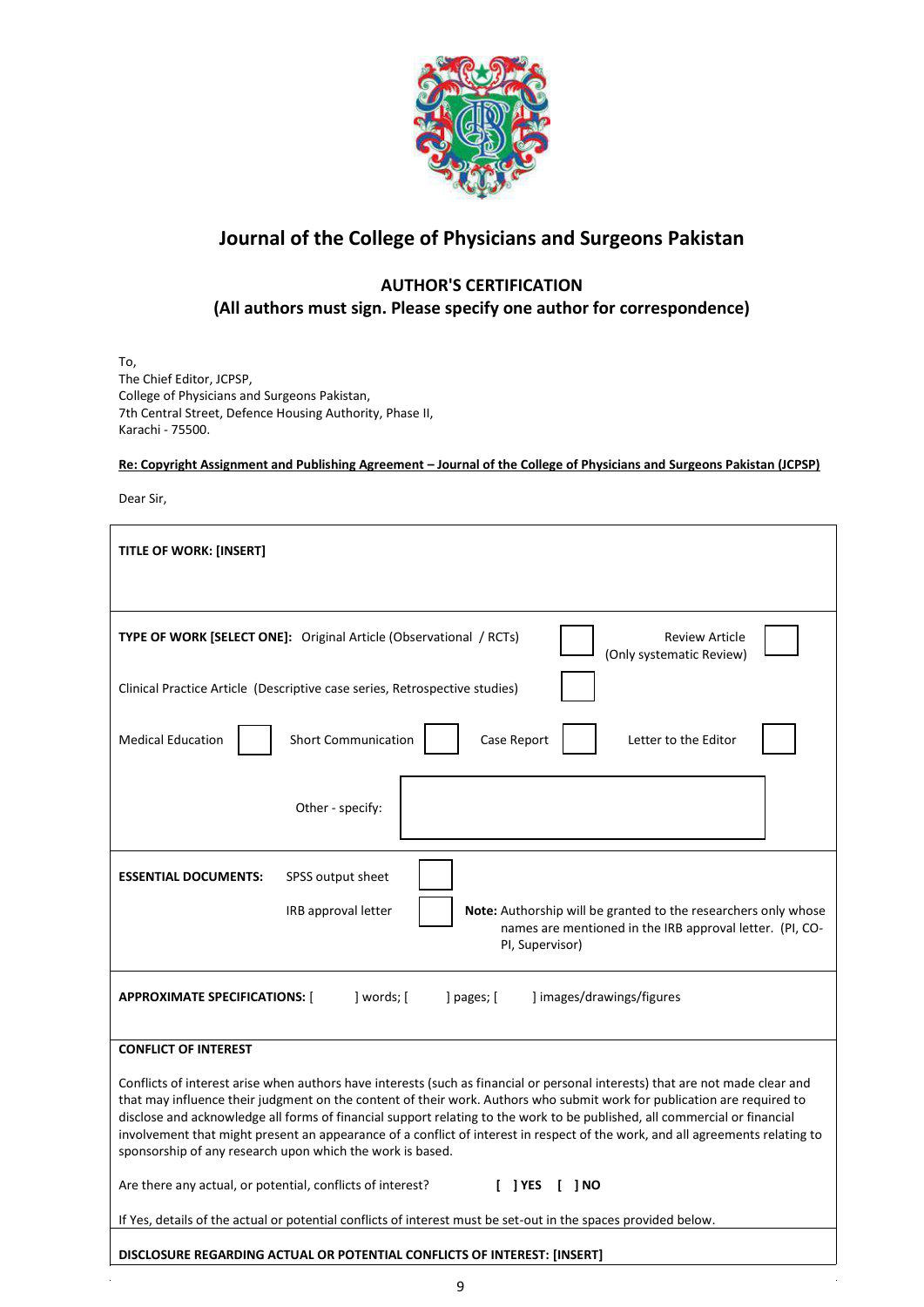- 1. I / We agree to its peer review.
- 2. Editorial changes may be made as necessary in editor's discretion.
- 3. I / We certify that it is a new manuscript. Subject matter of this paper has not been published, wholly or in part, nor has it been and neither will be submitted for publication elsewhere while it is under consideration of **JCPSP.**
- 4. I / We hereby transfer the ownership and copyright of this article to **JCPSP**.
- 5. I / We Shall abide by the policy and regulations of **JCPSP**.
- 6. I / We shall intimate change of address promptly.
- 7. My / Our **FCPS number** is / are (If applicable)
- 8. Correspondence may be directed to

**Yours sincerely,** 

| Signature of Author(s): (1)                                                                                                                                                                                                                                                                                                                                                                                                            | (2) | (3) | (4) | (5) | (6)                                                                                                                  |  |
|----------------------------------------------------------------------------------------------------------------------------------------------------------------------------------------------------------------------------------------------------------------------------------------------------------------------------------------------------------------------------------------------------------------------------------------|-----|-----|-----|-----|----------------------------------------------------------------------------------------------------------------------|--|
| Note: All authors should be from same specialty/institution unless study is multi-disciplinary / multi-institution. JCPSP<br>prefers to have not more than six authors from similar discipline/in a single centered study. Moreover, number of authors<br>involved in the study and the number of authors mentioned in the IRB approval letter must be same in case of original<br>research article. (Gift authorship is discouraged). |     |     |     |     |                                                                                                                      |  |
| Designation and Qualification: (corresponding author)                                                                                                                                                                                                                                                                                                                                                                                  |     |     |     |     | <u> 1989 - Johann Barbara, martin amerikan basal dan berasal dan berasal dalam basal dan berasal dan berasal dan</u> |  |
|                                                                                                                                                                                                                                                                                                                                                                                                                                        |     |     |     |     |                                                                                                                      |  |
|                                                                                                                                                                                                                                                                                                                                                                                                                                        |     |     |     |     |                                                                                                                      |  |
|                                                                                                                                                                                                                                                                                                                                                                                                                                        |     |     |     |     |                                                                                                                      |  |
|                                                                                                                                                                                                                                                                                                                                                                                                                                        |     |     |     |     |                                                                                                                      |  |
| Mention Contribution of Each Author to the Manuscript According to ICJME Criteria                                                                                                                                                                                                                                                                                                                                                      |     |     |     |     |                                                                                                                      |  |
|                                                                                                                                                                                                                                                                                                                                                                                                                                        |     |     |     |     |                                                                                                                      |  |
|                                                                                                                                                                                                                                                                                                                                                                                                                                        |     |     |     |     |                                                                                                                      |  |
|                                                                                                                                                                                                                                                                                                                                                                                                                                        |     |     |     |     |                                                                                                                      |  |
|                                                                                                                                                                                                                                                                                                                                                                                                                                        |     |     |     |     |                                                                                                                      |  |
|                                                                                                                                                                                                                                                                                                                                                                                                                                        |     |     |     |     |                                                                                                                      |  |

The ICMJE recommends that authorship be based on the following 4 criteria:

- Substantial contributions to the conception or design of the work; or the acquisition, analysis, or interpretation of data for the work; AND
- Drafting the work or revising it critically for important intellectual content; AND
- Final approval of the version to be published; AND
- Agreement to be accountable for all aspects of the work in ensuring that questions related to the accuracy or integrity of any part of the work are appropriately investigated and resolved.

In addition to being accountable for the parts of the work he or she has done, an author should be able to identify which coauthors are responsible for specific other parts of the work. In addition, authors should have confidence in the integrity of the contributions of their co-authors.

All those designated as authors should meet all four criteria for authorship, and all who meet the four criteria should be identified as authors.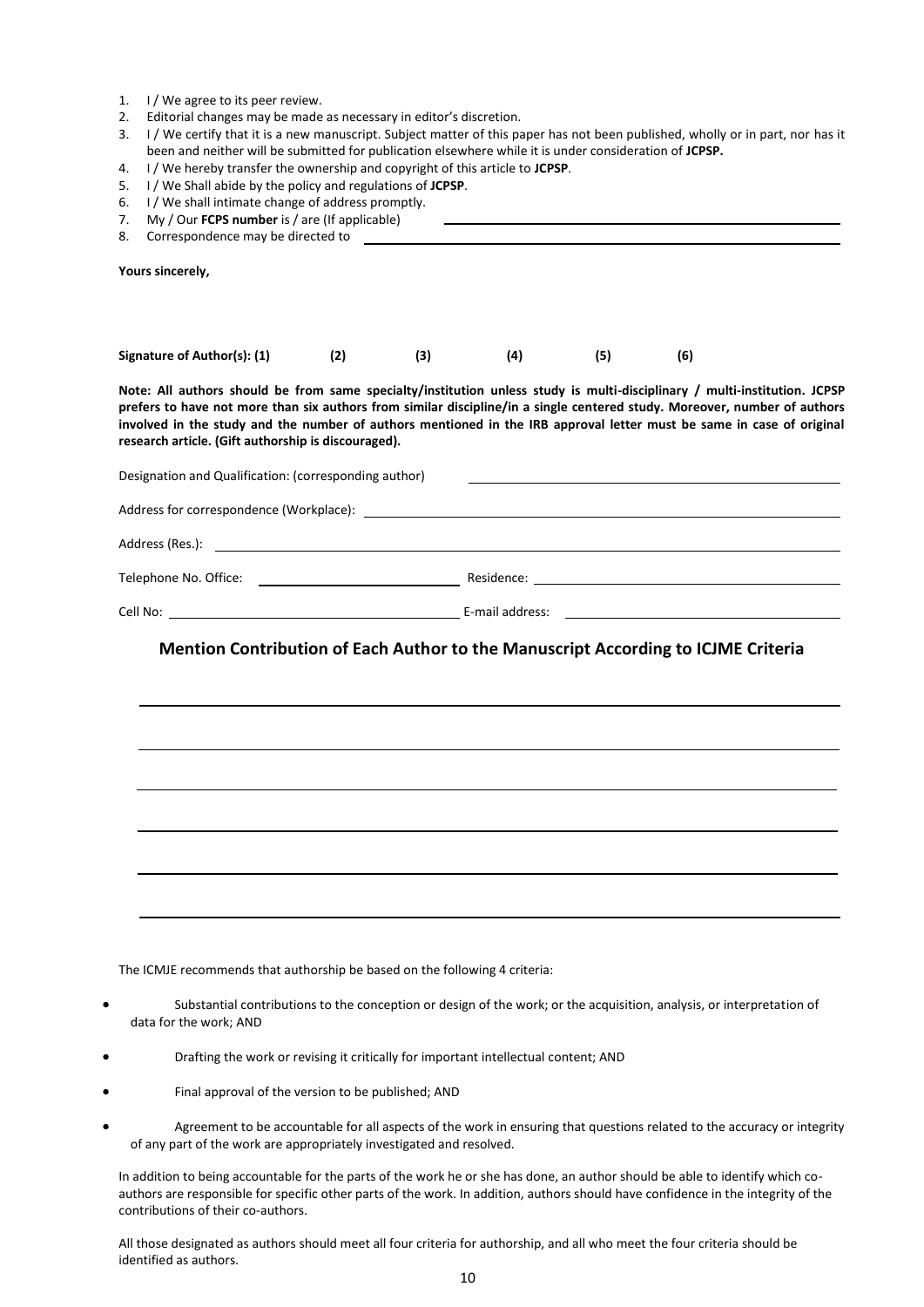### **Mandatory Author(s)'s Information**

| Author                            |      |                                     |               |             |                   |             | E-mail and |
|-----------------------------------|------|-------------------------------------|---------------|-------------|-------------------|-------------|------------|
| Sr.<br>Order                      | Name | Fellowship/Supr/<br><b>CNIC No.</b> | Qualification | Designation | <b>Department</b> | Institution | Cell No.   |
| $\mathbf{1}^{\text{st}}$<br>Auth. |      |                                     |               |             |                   |             |            |
| 2 <sup>nd</sup><br>Auth.          |      |                                     |               |             |                   |             |            |
| 3 <sup>rd</sup><br>Auth.          |      |                                     |               |             |                   |             |            |
| 4 <sup>th</sup><br>Auth.          |      |                                     |               |             |                   |             |            |
| 5 <sup>th</sup> Auth              |      |                                     |               |             |                   |             |            |
| 6 <sup>th</sup><br>Auth.          |      |                                     |               |             |                   |             |            |

**Note: Any change in authorship sequence/addition or deletion will not be accepted once the ACP is signed and submitted.**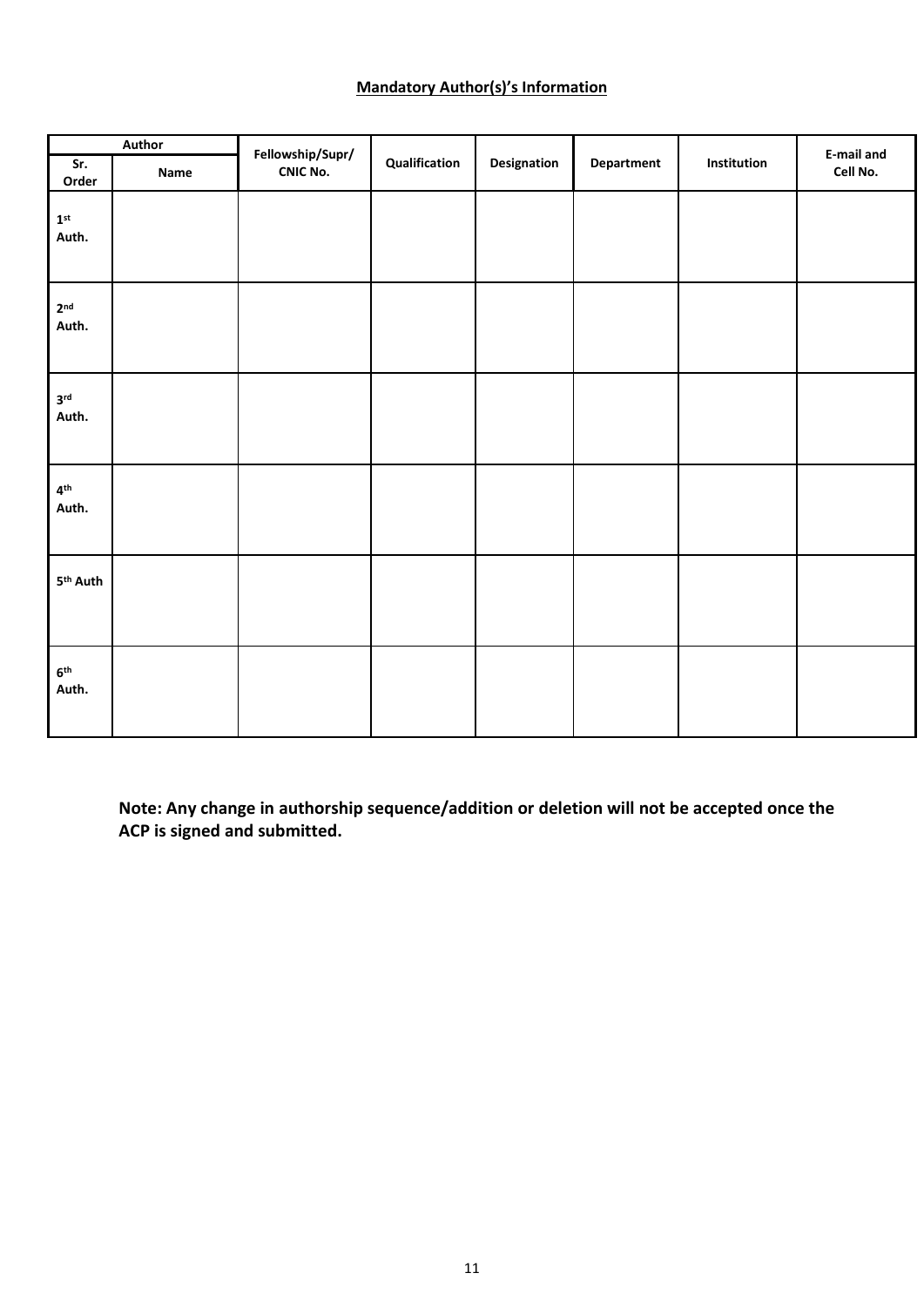## **MANUSCRIPT PROCESSING CYCLE IN JCPSP**